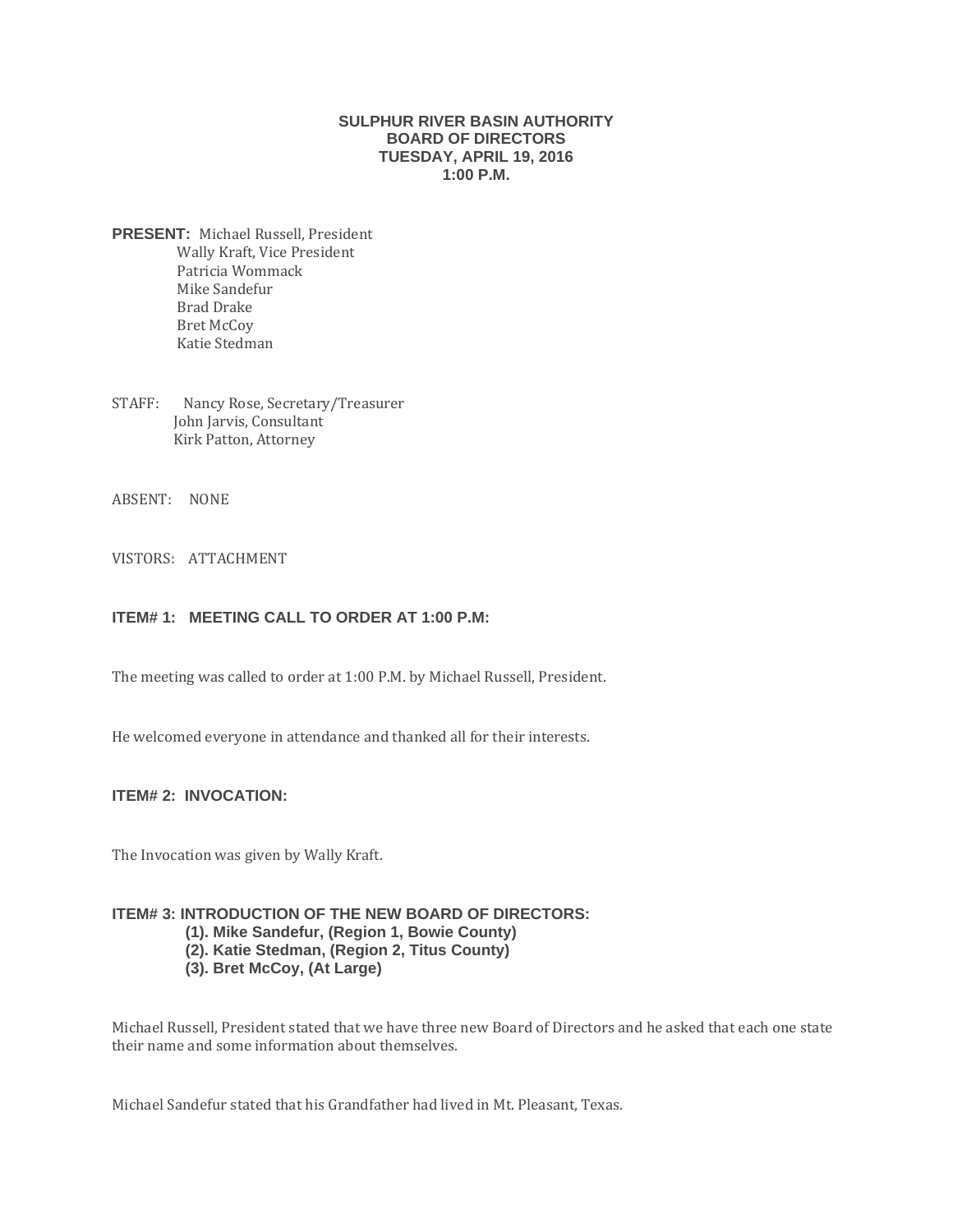He stated that he had lived in Lamar County in the past. He introduced his wife, Vickie, in attendance. He stated that he was here to help take care of the Sulphur River Basin and water.

Katie Stedman stated that she has only been in Mt. Pleasant, Texas since August 2015. She stated that she moved here from Houston, Texas, to take the Job as CEO of the Mt. Pleasant Chamber of Commerce. She is married and has 2 young children.

Bret McCoy stated that he was raised in Daingerfield, Texas and now lives in Omaha, Texas. He and his wife (Elizabeth) have 4 children, ages 5 years old,

4 years old, 2 years old and 2 months old.

He stated he was the prior Chairman of Region D and he is here to see the Sulphur River Basin grow and thrive in its natural resources and water.

### **ITEM# 4: RECOGNITION OF OUTGOING BOARD MEMBERS:**

- **(1). Borden Bell, Jr., (Region 1, Bowie County)**
- **(2). David Neeley, (Region 2, Titus County)**
- **(3). Kirby Hollingsworth, (At Large)**

Michael Russell, President stated that we have three Board of Directors outgoing (Borden Bell, Jr., David Neeley and Kirby Hollingsworth) that have all served seven years).

Michael Russell, President stated that SRBA is presenting the outgoing Board of Directors with a Plaque of "Appreciation" for the (7) years of service for their time and efforts with the State of Texas.

Michael Russell, President presented Kirby Hollingsworth with his Plaque.

Borden Bell, Jr., and David Neeley; were out of town.

### **ITEM# 5: DISCUSS AND TAKE ACTION ON THE APPROVAL OF THE MINUTES FOR MARCH 15, 2016:**

Michael Russell, President stated that each one has a copy of the minutes for March 15, 2016. He asked if anyone had any corrections or amendments to the Minutes.

Nancy Rose stated that she failed to add the last sentence to Item # 9 of the Minutes to read: Borden Bell, [r., Vice President stated that he wanted the Joint Meeting to be held before April 29, 2016.

Brad Drake made a motion and Wally Kraft seconded to approve the Minutes as written along with the amendment of the last sentence in Item# 9.

Borden Bell, Jr., Vice President stated that he wanted the Joint Meeting to be held before April 29, 2016.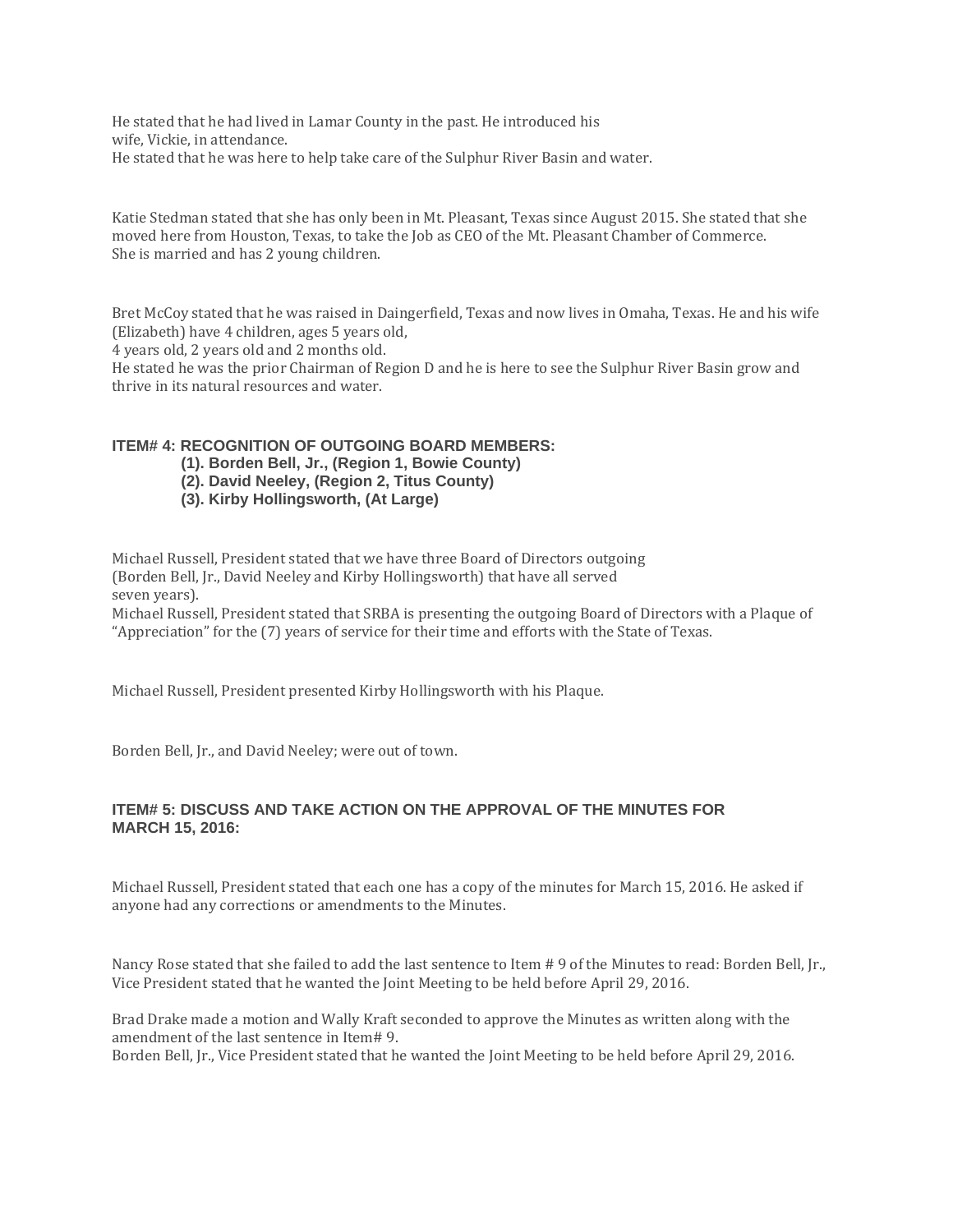The motion carried with all members present voting AYE.

### **ITEM# 6: PUBLIC COMMENTS:**

David Nabors, Paris, Texas……He told the new Board of Directors, Congratulations, and that they need to read the **"Enabling Act"** and follow it. He stated that they are responsible for what contracts they sign. He stated that all of you belong to us not The State of Texas or the Mextroplex…..… You belong to US!

### **ITEM# 7: DISCUSS AND TAKE ACTION ON THE REPORTS OF THE CASH POSITION AND EXPENDITURES:**

Michael Russell, President stated that each one has a copy of the Cash Position and General Ledger with all the checks listed to whom and for what. He stated that as of April 8, 2016, we had \$760,073.00 in the checking account.

We do not have any Certificates of Deposit at this time. Interest rates are low. SRBA does have an Interest Bearing Checking Account that pays a little.

Wally Kraft asked what Audit Report did we spend the \$6,000 to prepare. Nancy Rose told him that it was for the FY2015 "Audit" for September 1, 2014 through August 31, 2015, that the SRBA Board approved last November 2015.

Bret McCoy made the motion and Wally Kraft seconded to approve the reports of the Cash Position and General Ledger as presented.

The motion carried with all members present voting AYE.

### **ITEM# 8: DISCUSS AND TAKE ACTION WITH REGARD TO SIGNATURES AUTHORIZED FOR CHECK SIGNING:**

Michael Russell, President stated that Borden Bell, Jr., has been signing the checks. He stated that Borden Bell, Jr., lives in Texarkana, Texas and it made it more convenience.

He stated that he has asked Mike Sandefur if he would be interested in signing the checks since he also lives in Texarkana, Texas. Mike Sandefur told him he would be glad to help in signing checks.

Mike Sandefur stated that he owns the property (Sandefur Properties, L.P.) where SRBA rents their Office. He stated that he is the Land Lord of the said rental property.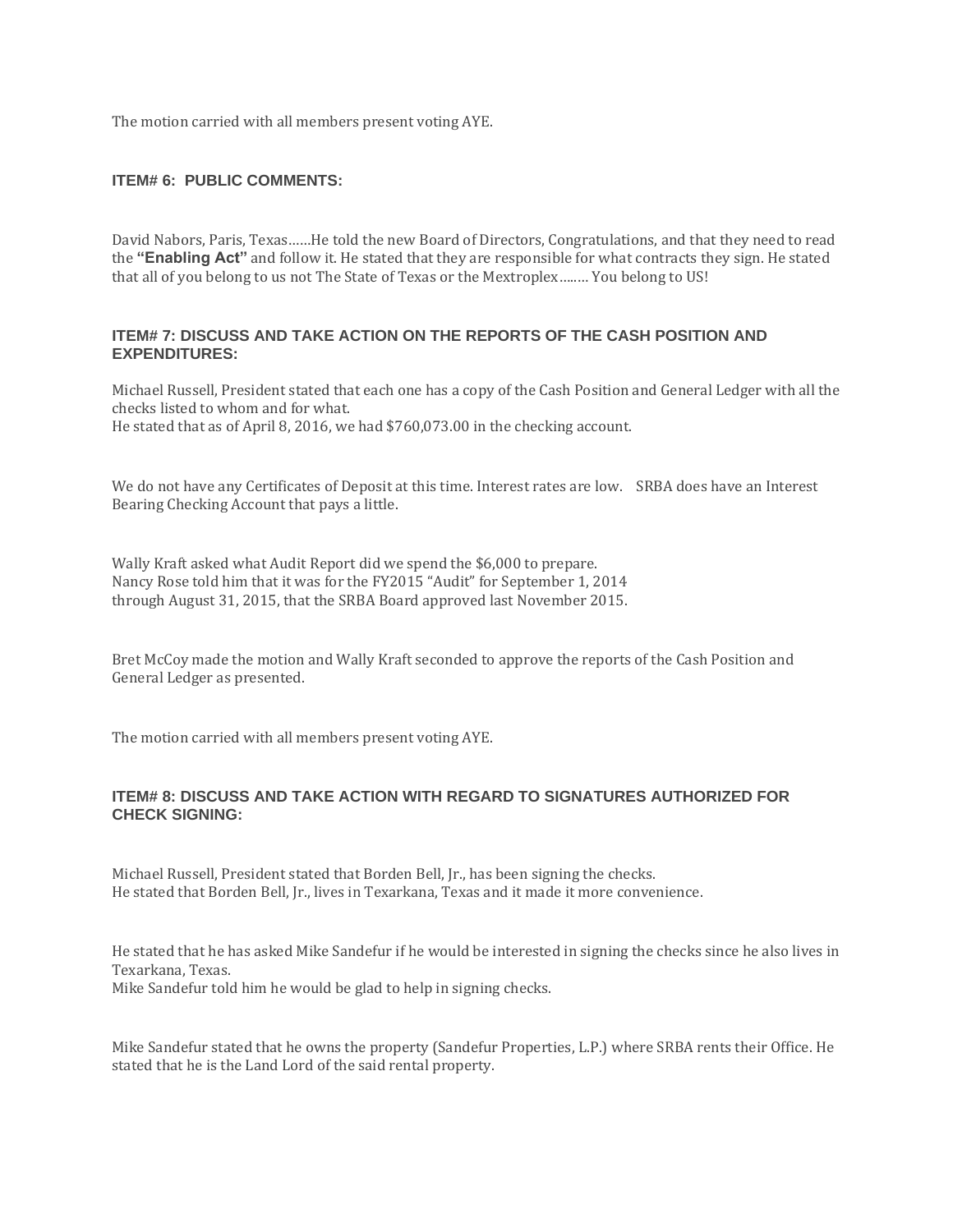He said that he would never vote on any items that has to do with this property of the office rental, because it would be a "Conflict of Interest". He stated that he just wanted to make this "Disclosure" Public.

Wally Kraft made the motion and Brad Drake seconded to the "Resolution".

 WHEREAS, the term of Borden Bell, Jr.'s service on the Sulphur River Basin Authority ("SRBA") Board of Directors has expired and he no longer serves in that capacity; and

 WHEREAS, Borden Bell, Jr., was previously authorized to sign checks on behalf of SRBA; and WHEREAS, SRBA needs to appoint a member of its Board of Directors to have authority for check signing. NOW, THEREFORE, it is RESOLVED that **Michael Sandefur,** a member of SRBA's Board of Directors, is hereby authorized to sign checks on behalf of SRBA.

The motion carried with all members present voting AYE.

## **ITEM# 9: DISCUSS AND TAKE ACTION WITH REGARDS TO ELECTION OF VICE PRESIDENT OF SRBA'S BOARD OF DIRECTORS:**

Michael Russell, President stated that Borden Bell, Jr., has been the Vice President. Since he is no longer on the Board of Directors, we need a new Vice President.

Bret McCoy nominated Mike Sandefur, Bret stated that Mike has had lots of experiences with Texarkana College.

Brad Drake nominated Wally Kraft. Brad stated that Wally has experience with SRBA and it is only for the unexpired term until March 2017. At that time, we will elect news officers.

Michael Russell asked for votes for Mike Sandefur for Vice President. Voting for: Pat Wommack, Bret McCoy and Mike Sandefur…… (3) AYE

Michael Russell, President asked for votes for Wally Kraft for Vice President. Voting for: Brad Drake, Katie Stedman, Michael Russell and Wally Kraft… (4) AYE

 WHEREAS, the term of Borden Bell, Jr.'s service on the Sulphur River Basin Authority ("SRBA") Board of Directors has expired and he no longer serves in that capacity; and

 WHEREAS, at the time of the expiration of his term of service, Borden Bell, Jr., was Vice President of SRBA's Board of Directors, and

WHEREAS, SRBA needs to elect a member of its Board of Directors to serve as Vice President.

 NOW, THEREFORE, it is RESOLVED that **Wally Kraft**, a member of SRBA's Board of Directors, is hereby elected to serve as Vice President of its Board.

## **ITEM# 10: UPDATES ON THE CLEAN RIVERS PROGRAM:**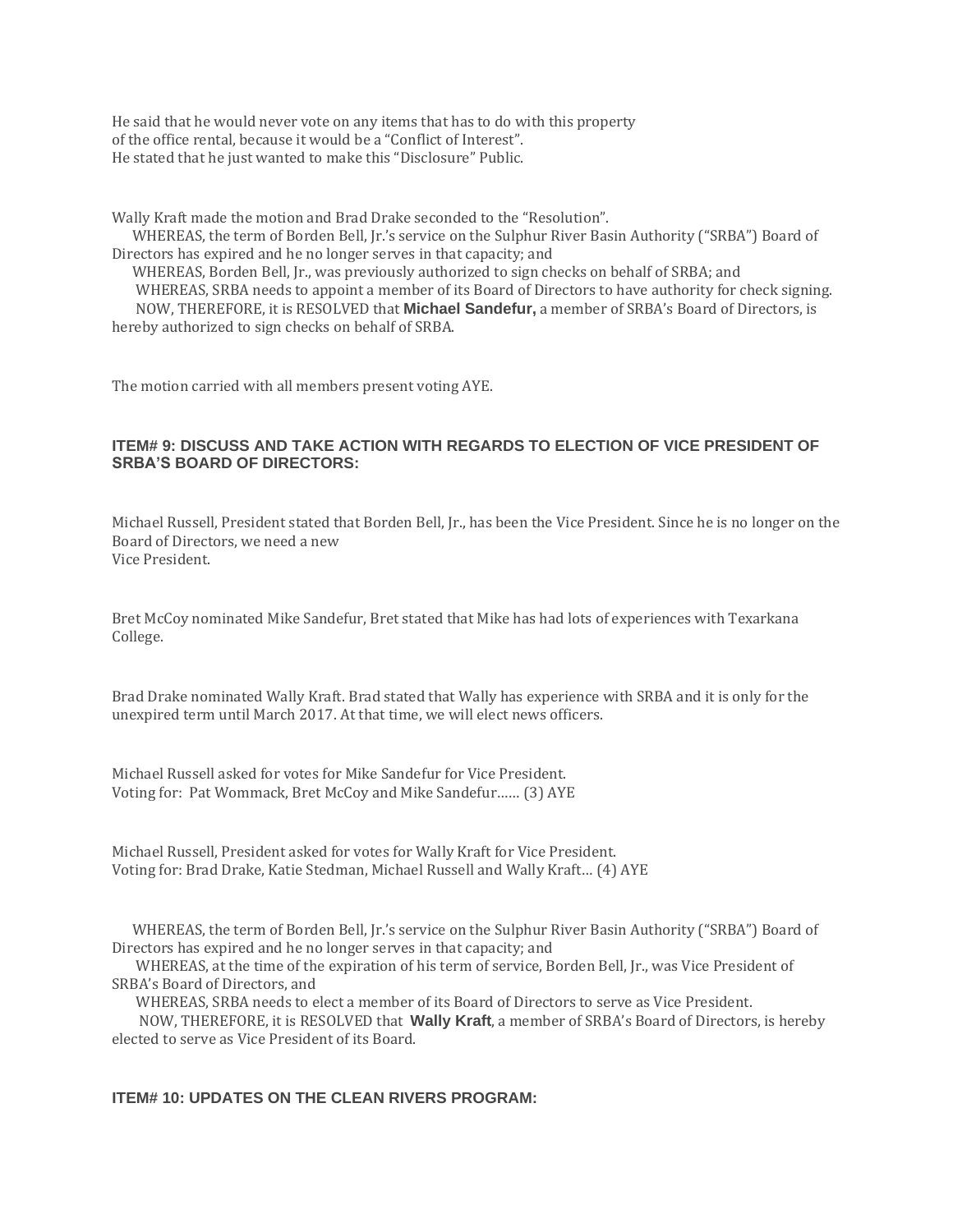Nancy Rose stated that each one has a copy of the Purchase Voucher stating that SRBA will be receiving \$21,776.74 and Texarkana College will be getting \$16,857.78 of that amount. She also, stated that we have just finished the Amendment # 1 of the Quality Assurance Project Plan (QAPP).

Dr. Mike Buttram introduced, Dr. Ken Crane and Dr. Patty Harmon of Texarkana College that helps with the TCEQ Clean Rivers Program.

Mike Buttram updated the Board of Directors on the Scout Aroma Event that was held at the Springs Lake Park in Texarkana, Texas in regards to the Fish Kill program as part of the Grant Money.

He passed out some material of the Scout Aroma Event and some material for the Basin Highlights Report for this year.

# **ITEM# 11: UPDATES ON THE FEASIBILITY STUDY:**

#### **Presented by John Jarvis, Consultant.**

(1). SBG progress (monthly progress report).

 Tasks 1 is 25% complete…… He stated that the International Paper (I.P.) had the Kick-Off Meeting on March 11, 2016. He stated that they are trying to set a meeting date, so they can get everything completed before coming back for Board of Directors approval.

Bret McCoy asked why the Kick-Off Meeting wasn't on the Agenda or at least mentioned at the last SRBA Board Meeting.

Tasks 2—Functional/Impact Assessment…( 5% complete)

Tasks 3—Program Support……(24% complete)

Bret McCoy asked if JCPD going was to half the mitigation. John said that he had not heard they were.

There was lots of discussion and questions regarding the Basin Wide Studies.

Tasks 4— Project Management….( 30% complete).

John stated that the EFM modeling is waiting on final report.

(2). RPS progress (monthly progress report)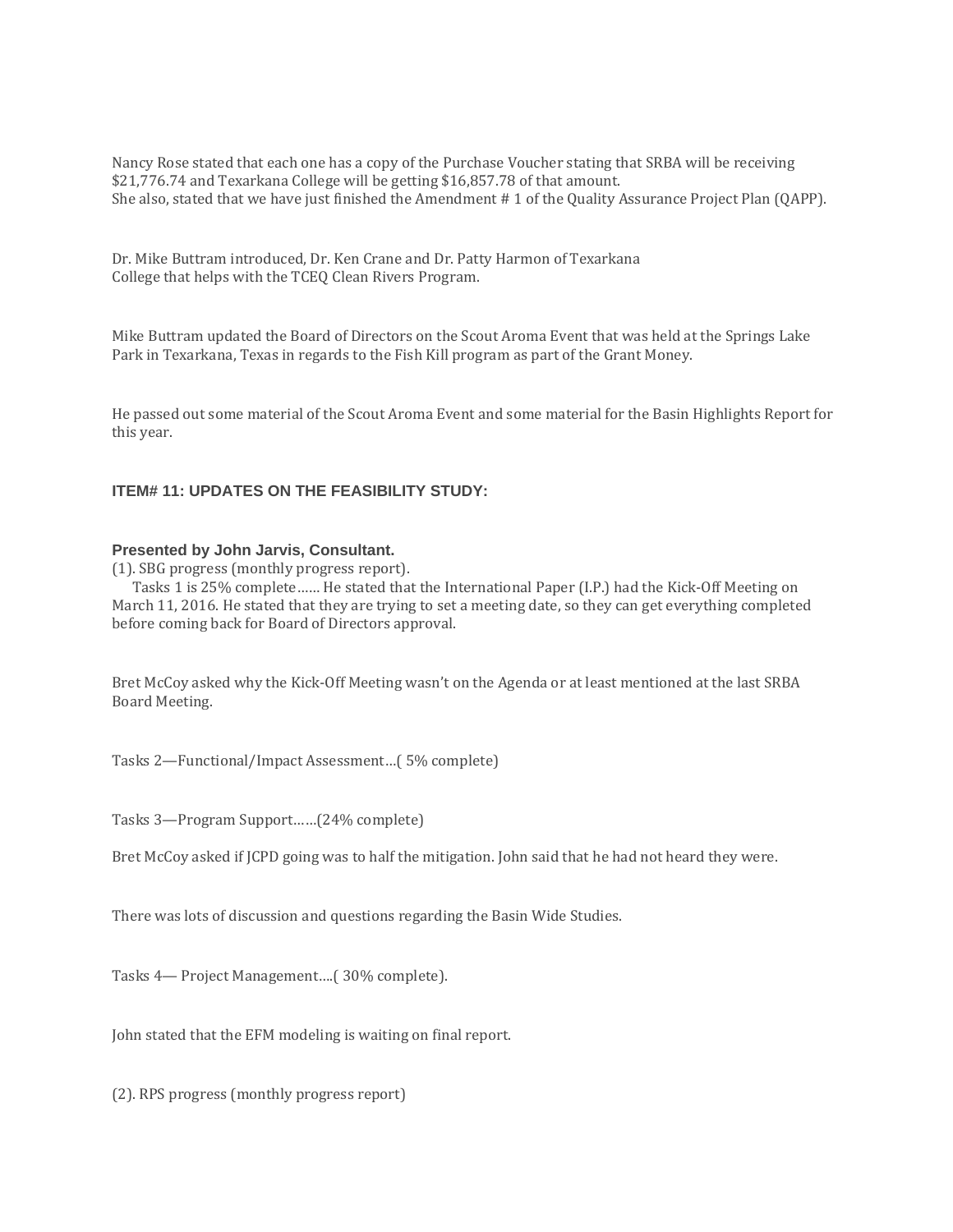John stated that we have not received any reports from them at this time. He stated that he and RPS and SBG all met on April 11, 2016.

(3). Corps progress

The ETM report is complete, just waiting on the final report.

(4). Phase II International Paper Analysis….

John spoke of the two open house meetings of the Corps of Engineers and the Public Meeting of the Riverbend Water Resource. He stated that Melinda with the Corps of Engineers has received only 21 responses and some were repeated questions.

Bret McCoy asked if you could still send in your questions. John told Bret that Nancy had the contact information for Melinda. Nancy was asked to send to Bret McCoy.

### **ITEM# 12: DISCUSS AND TAKE ACTION ON LETTER RESPONSE TO TCEQ WITH REGARD TO APPOINTMENT OF WATER MASTER:**

Michael Russell, President spoke of a letter that was sent out from TCEQ on March 10, 2016, but SRBA did not receive the letter until after the March 2016 Board Meeting.

He stated that the SRBA Board of Directors have passed a Resolution that no letter can be sent without Board of Directors approval.

He stated that you have some literature in your package in regards to the Watermaster of the Sulphur River Basin.

Mike Sandefur stated that he had read the Letter that Cypress Creek Basin, by Walt Sears had sent and they stated that they oppose a Watermaster at this time. Mike Sandefur stated that he thought SRBA should also, state that phrase.

Mike Sandefur made the motion and Bret McCoy seconded to add one more sentence to the letter stating that "At this time, SRBA is opposed to the appointment of a Watermaster for the Sulphur River Basin. He also stated that we should copy Senator Kevin Eltife, Representative Bryan Hughes and Representative Gary VanDeaver.

The motion carried with all members present voting AYE.

# **ITEM# 13: UPDATES ON REGION D: (1). Report from last month's meeting.**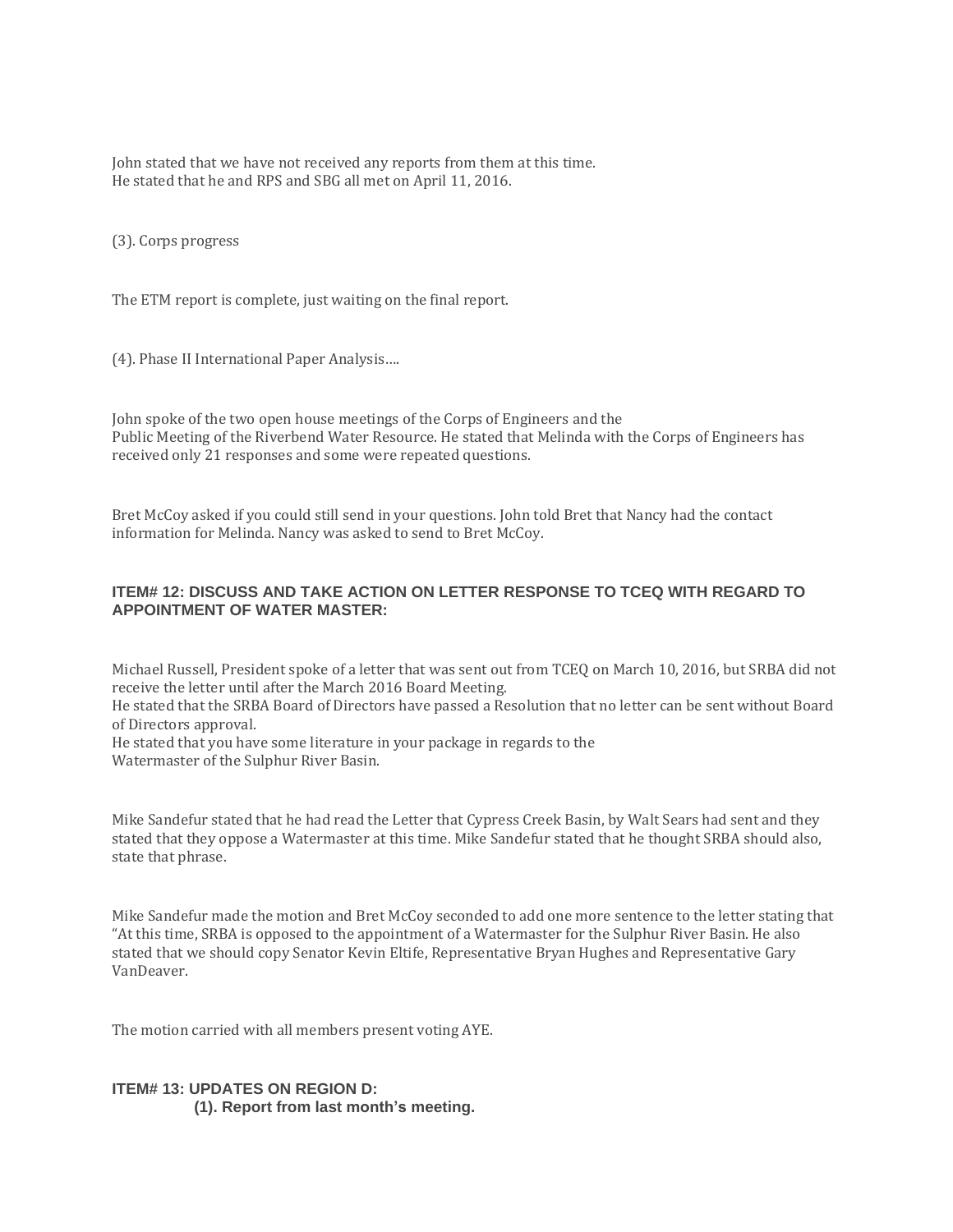### **(2). Discuss and take action on persons to represent SRBA at the Region D meetings.**

Michael Russell, President asked Pat Wommack if she had a report. Pat stated that she was unable to attend, so Kirby Hollingsworth attended the Region D meeting.

Kirby gave his report…………….(See Attachment).

Michael Russell, President asked Pat if she still wanted to be the Liaison of SRBA to attend the Region D Meetings. Pat stated, she did not want to continue.

Pat Wommack made the recommendation for Bret McCoy and Katie Stedman to be the Liaisons for SRBA to attend Region D Meetings.

Mike Sandefur made the motion and Wally Kraft seconded to approve the Resolution Authorizing Appointments.

 WHEREAS, Sulphur River Basin Authority ("SRBA") desires to appoint two members of its Board of Directors to attend monthly meetings of Region D Water Planning Group and report to SRBA's Board of Directors concerning business conducted at said meetings that affects SRBA.

 NOW, THEREFORE, it is RESOLVED that **Bret McCoy** and **Katie Stedman** are appointed to attend monthly meetings of Region D Water Planning Group and report to SRBA's Board of Directors concerning business conducted at said meetings that affects SRBA.

The motion carried with all members present voting AYE.

### **ITEM# 14: ANNOUNCEMENTS FROM THE BOARD OF DIRECTORS AND/OR STAFF:**

- 1. Next SRBA Board of Directors meeting is set for Tuesday, May 17th, 2016.
- 2. Brad Drake & Pat Wommack asked for the Personnel Manual to be on next month's Agenda.
- 3. It was stated that the Agreement/Resolution be on next month's Agenda
- for the Office Rental Lease.
	- 1. Nancy Rose stated the Red River Valley Meeting is June 1, 2016 in Texarkana, Texas… Please let her know if you plan on attending.
	- 2. John Jarvis stated that the TWCA Meeting would be held June 15-17, 2016
- in Horseshoe Bay, Texas.
	- 1. John stated that the Corps of Engineers, Project Development Meeting would be held on April 26, 2016 at 9:30 a.m. in Ft. Worth, Texas, if anyone wanted to attend.

# **ITEM# 15: ADJOURNMENT:**